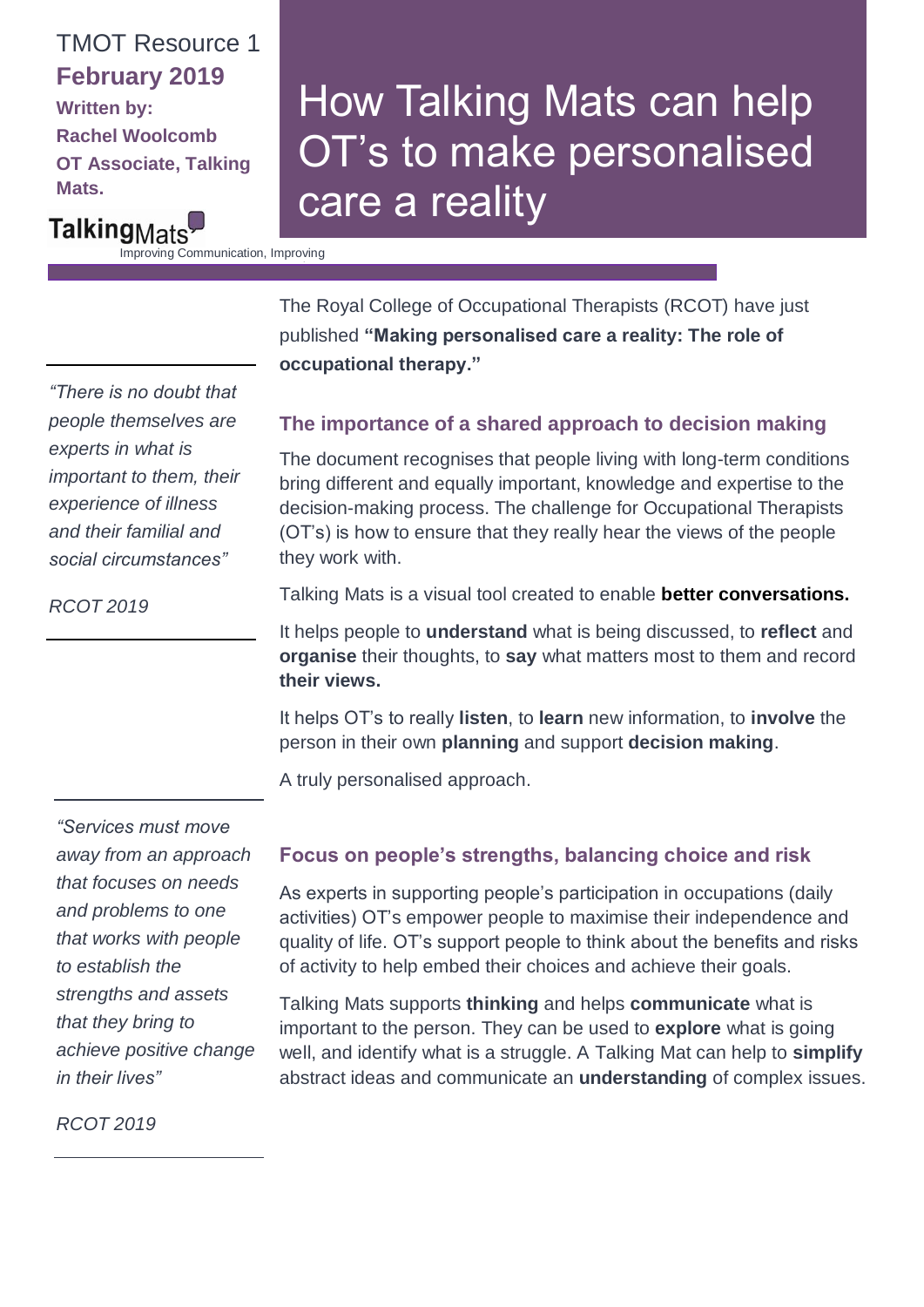#### **Live the life they want**

John has Parkinson's. He has lived with his mother all his life but she has just passed away. He loves their home, especially spending time looking out of the large window in the lounge into the surrounding countryside.

John has recently had a couple of falls and now that he lives alone his sister is worried about him. She thinks it might be better if he moved into a care home. John struggles to communicate what he wants as his speech is slow and he often loses track of what he is saying. His OT is concerned that he does not understand the risks of continuing to live at home.

The OT used a Talking Mat to enable John to communicate what he felt about his domestic life. He used the visual scale to identify that he was having difficulty carrying his meal into the lounge where he liked to eat, whilst looking out of the window. He explained that he had fallen when trying to wipe up a spillage from the floor. He felt confident making himself snacks and drinks and could look after the cat.

This information gained through a focused approach, helped the OT understand that John had a good understanding of his abilities and difficulties. Together they were able to problem solve ways to promote his safety and independence. John used the Talking Mat to express clearly that despite the risk of falling he wasn't ready to give up his home or his cat just yet.



*"Everyone whether they are young or old takes risks on a daily basis when going about their everyday lives."*

*RCOT 2019*

*"Occupational Therapists have expertise in balancing risk and addressing barriers, while respecting the choices that people make about the way they wish to live their life."*

*RCOT 2019*